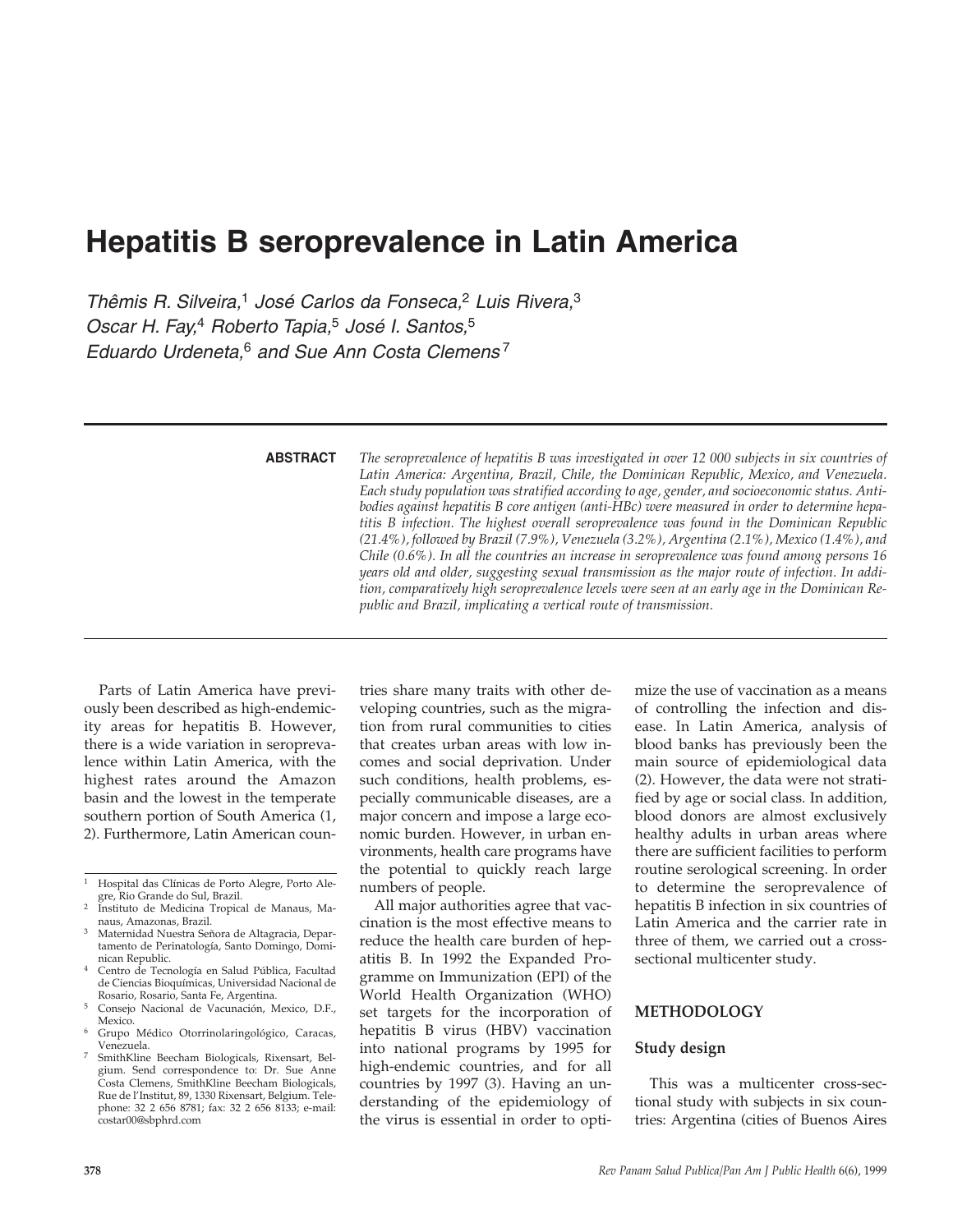and Córdoba), Brazil (Rio de Janeiro and Porto Alegre, in the southeast; Manaus, in the Amazon basin; and Fortaleza, in the northeast), Chile (north Santiago de Chile), the Dominican Republic (three centers in Santo Domingo), Mexico (in cities in the north, center, and south regions of the country), and Venezuela (Caracas). The study was conducted between June 1996 and November 1997. Subjects included both men and women between the ages of 1 and 40 years old. The same study population was used for the gender, age, and socioeconomic analyses that were done. Written informed consent was given by the subjects or the subjects' parents or guardians.

## **Study populations and selection**

To prevent clusters, in all the study sites there was a limit of one subject per household or family. The recruitment procedures for the study populations varied from country to country. The following paragraphs describe the procedures in each of the study sites.

In Mexico the study used two-stage cluster sampling, with primary sample units made up of states, plus the Federal District, randomly selected in each of the three regions. The secondary sample units were urban areas belonging to each of the selected states, plus Mexico City. The sample size was distributed proportionately throughout the entire population of each region and also the total population between 1 and 40 years old in each of the regions.

In Chile subjects were recruited among randomly selected households from the north of Santiago de Chile. The characteristics of the sampled households corresponded very well with those of the last census of the metropolitan population of that city.

The Venezuelan study population was recruited from eight different places in Caracas, including pre-school nurseries, colleges, public schools, and companies randomly selected and willing to participate.

In Brazil, one part of the study population was recruited in various out-

patient clinics attached to public and private hospitals mainly located in poor and middle-class areas. Another proportion, mainly the higher socioeconomic group, was recruited at schools in wealthy neighborhoods.

The Argentine study subjects were recruited among people attending ambulatory primary health care centers attached to three public hospitals.

In the Dominican Republic the study population was recruited from three health care centers, where the attendees were from a low socioeconomic background. (The higher proportion of females in this study population as compared with the other countries was due to the fact that one of the recruitment centers was a maternity hospital.)

## **Assessment of criterion**

Subjects completed a questionnaire and provided such demographic data as social class, type of community, present health status, and relevant medical background. A history of prior HBV vaccination was an exclusion criteria. Socioeconomic groups were defined according to local scales, which were based on income, tap water service, sewage service, refrigerator ownership, electric power access, and the number of people per room in the home. In Argentina and Mexico a modified Bronfman scale (4) was used, and in Brazil a government scale (5) was applied. In Venezuela and Chile all subjects were from the middle socioeconomic group while in the Dominican Republic people were only recruited from the lower socioeconomic group. All data requested in the study protocol were documented on individual case report forms.

## **Assessment of serology**

A minimum of 5 mL of blood was taken from each of the subjects, and the sera were stored at -20 °C. Immunoglobulin G (IgG) antibodies against hepatitis B core antigen (anti-HBc) were assessed with the Corzyme enzymelinked immunosorbent assay (ELISA) test (Abbott Laboratories, Abbott Park, Illinois, United States of America) to determine seroprevalence. The qualitative determination of hepatitis B surface antigen (HBsAg) was carried out using the Auszyme commercial enzyme immunoassay (Abbott Laboratories, Abbott Park, Illinois, United States) and was used to determine the carrier population. For both assays, values greater than 1.0 mIU/mL were considered to be seropositive. Serology was conducted at the National Institute of Epidemiological Diagnosis and Reference, Mexico City, Mexico, for samples from Mexico and Venezuela; at the J. J. Aguirre Hospital, University of Chile, Santiago, for samples from Chile; at the Public Health Technology Center, National University of Rosario, Rosario, Santa Fe, Argentina, for samples from Argentina and the Dominican Republic; and at the Carlos Lieberenz Laboratory of Clinical Analyses, Rio de Janeiro, for samples from Brazil.

## **Statistical analysis**

The study population was stratified according to country, gender, age, and socioeconomic status. Data were entered into the Dbase IV computer program (Boland International Inc., Scotts Valley, California, United States), and the descriptive statistical analysis was performed using two other computer programs, SPSS (SPSS Inc., Chicago Illinois, United States) and Epi Info 6.04 (U.S. Centers for Disease Control and Prevention, Atlanta, Georgia, United States). Odds ratios and 95% confidence intervals (95% CIs) were also calculated.

## **RESULTS**

Of the 12 085 subjects who were enrolled in the study, 328 of them were eliminated due to an inability to analyze their blood sample and/or missing data on their case report form. The study attrition by country is shown in Table 1.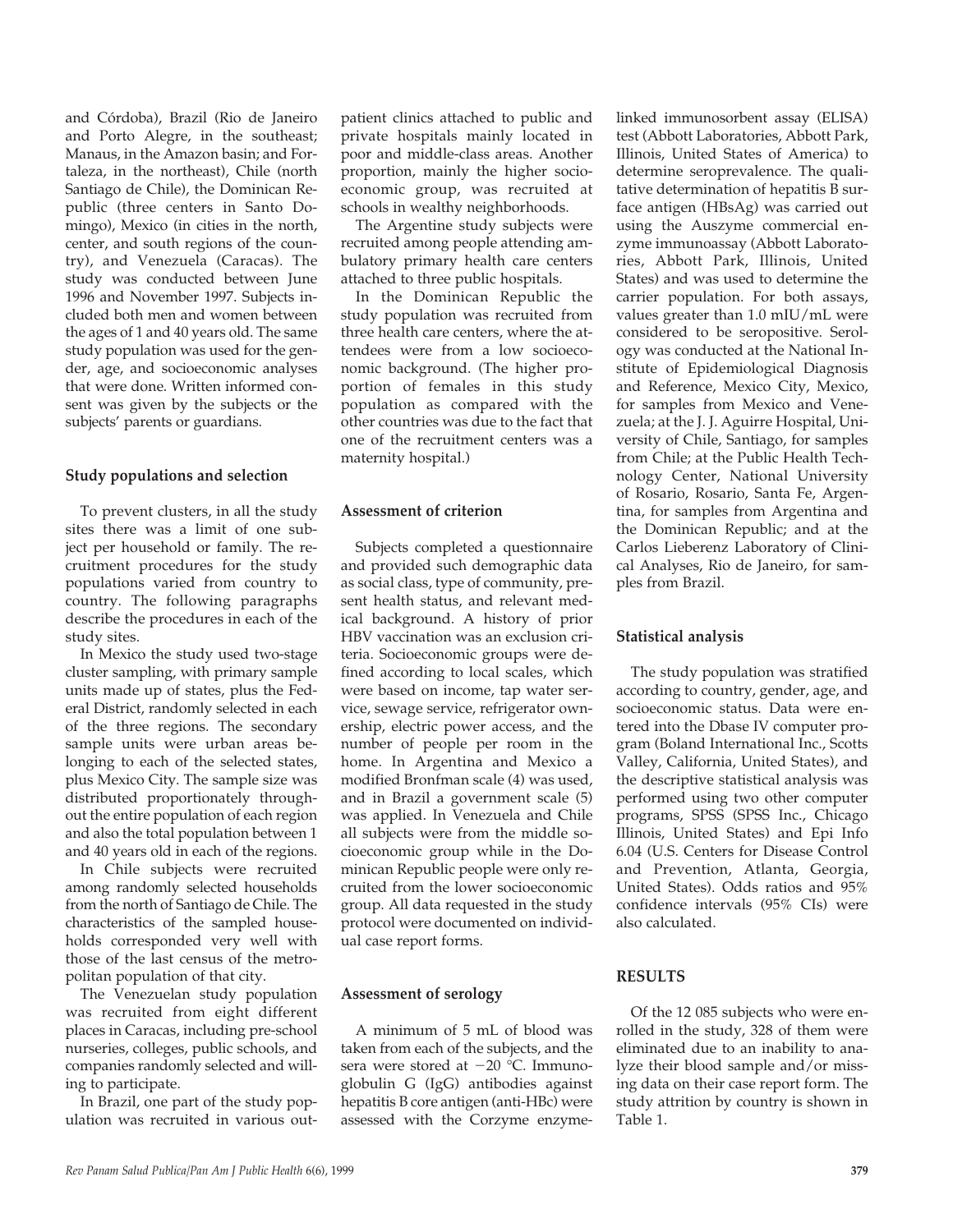|  |  | TABLE 1. Study population attrition, hepatitis B seroprevalence in Latin America, 1996-1997 |  |  |  |  |  |  |  |
|--|--|---------------------------------------------------------------------------------------------|--|--|--|--|--|--|--|
|--|--|---------------------------------------------------------------------------------------------|--|--|--|--|--|--|--|

|                                                         | Argentina | <b>Brazil</b> | Chile | Dominican<br>Republic | Mexico  | Venezuela | Total  |
|---------------------------------------------------------|-----------|---------------|-------|-----------------------|---------|-----------|--------|
| Enrolled                                                | 475       | 3879          | 496   | 478                   | 5 2 6 2 | 495       | 12 085 |
| Less: hemolysis, insufficient volume, or loss of sample |           | 49            |       |                       | 43      | 22        | 120    |
| Available for serology                                  | 474       | 3830          | 496   | 473                   | 5 2 1 9 | 473       | 1965   |
| Less: missing data                                      | 20        | 177           |       |                       |         |           | 208    |
| CRF <sup>a</sup> study population                       | 454       | 3653          | 496   | 473                   | 5 2 1 2 | 469       | 11 757 |

 $a$  CRF = case report form.

#### **Gender and country distribution**

Table 2 shows the seroprevalence of anti-HBc in the study population by country and gender. The highest overall seroprevalence was observed in the Dominican Republic (21.4%), followed by Brazil (7.9%), Venezuela (3.2%), and Argentina (2.1%). The lowest levels were found in Mexico (1.4%) and Chile (0.6%). In the different regions of Brazil a wide range of seroprevalences was found, with a high rate in Manaus (21%), followed by Porto Alegre (7.5%), Rio de Janeiro (5.5%), and Fortaleza (1.2%). The only significant difference in seroprevalence between males and females was in Brazil, with a higher seroprevalence for males (odds ratio =

1.32, 95% CI: 1.01–1.65, *P* = 0.02), and in the Dominican Republic, with a higher rate for females (OR = 2.19, 95% CI:  $1.05-3.07$ ,  $P = 0.01$ ).

The hepatitis B carrier population was assessed by the detection of HBsAg in sera in Argentina, the Dominican Republic, and Mexico. As with the seroprevalence data, the highest carrier rate was found in the Dominican Republic (1.9%). Comparatively low rates were found in Argentina (0.2%) and Mexico (0.1%).

#### **Age distribution**

The seroprevalence of hepatitis B among different age groups in the various countries is detailed in Table 3 and shown graphically in Figure 1. The countries exhibited noticeable increases in seroprevalence among persons aged 16 and older.

At one year of age, children found anti-HBc-positive were 0/10 in Chile, 0/7 in the Dominican Republic, 0/41 in Mexico, and 0/30 in Venezuela, but 4/129 (3.1%) in Brazil and 5/71 (7.0%) in Argentina.

#### **Socioeconomic factors**

Table 4 shows the seroprevalence data analyzed by socioeconomic level, which was available for Argentina, Brazil, and Mexico. In Argentina and Mexico there was an even distribution over the socioeconomic groups. However, there was a clear association of increasing seropositivity with decreasing socioeconomic status in Brazil, where there was a significant difference between the low socioeconomic group (10.7% seropositive for anti-HBc antibodies, 95% CI: 9.2–12.2) and the high/medium one (5.4% seropositive, 95% CI: 4.3–6.3) (*P* < 0.001).

## **DISCUSSION**

The present study was performed to assess the current status of hepatitis B seroprevalence in Latin America, with respect to age, gender, and socioeconomic status. This study showed a variation in seroprevalence rates from one country to another within Latin America. Possibly influencing the epidemiology of hepatitis B infection from

**TABLE 2. Seroprevalence of anti-HBc antibodies in the study populations, by gender, Latin America, 1996–1997** 

|                    |        | Total study | Seropositive |      |              |           |  |  |  |
|--------------------|--------|-------------|--------------|------|--------------|-----------|--|--|--|
| Country            | Gender | population  | Number       | $\%$ | 95% CI       | $P$ value |  |  |  |
| Argentina          | Male   | 631         | 14           | 2.2  | $1.1 - 3.3$  |           |  |  |  |
|                    | Female | 823         | 17           | 2.1  | $1.1 - 3.0$  |           |  |  |  |
|                    | Total  | 1 4 5 4     | 31           | 2.1  | $1.4 - 2.8$  | 0.817     |  |  |  |
| <b>Brazil</b>      | Male   | 1 773       | 158          | 8.9  | $7.6 - 10.2$ |           |  |  |  |
|                    | Female | 1880        | 130          | 6.9  | $5.8 - 8.0$  |           |  |  |  |
|                    | Total  | 3653        | 288          | 7.9  | $7.0 - 8.7$  | 0.025     |  |  |  |
| Chile              | Male   | 229         | 2            | 0.9  | $0.0 - 2.1$  |           |  |  |  |
|                    | Female | 267         |              | 0.4  | $0.0 - 1.1$  |           |  |  |  |
|                    | Total  | 496         | 3            | 0.6  | $0.0 - 1.3$  | 0.475     |  |  |  |
| Dominican Republic | Male   | 111         | 14           | 12.6 | $6.6 - 18.6$ |           |  |  |  |
|                    | Female | 362         | 81           | 24.0 | 19.7–28.3    |           |  |  |  |
|                    | Total  | 473         | 101          | 21.4 | 17.8–25.0    | 0.010     |  |  |  |
| Mexico             | Male   | 2 0 0 7     | 27           | 1.3  | $0.8 - 1.8$  |           |  |  |  |
|                    | Female | 3 2 0 5     | 48           | 1.5  | $1.0 - 1.9$  |           |  |  |  |
|                    | Total  | 5 2 1 2     | 75           | 1.4  | $1.1 - 1.7$  | 0.064     |  |  |  |
| Venezuela          | Male   | 205         | 5            | 2.4  | $0.4 - 4.4$  |           |  |  |  |
|                    | Female | 264         | 10           | 3.8  | $1.6 - 6.0$  |           |  |  |  |
|                    | Total  | 469         | 15           | 3.2  | $1.7 - 4.7$  | 0.409     |  |  |  |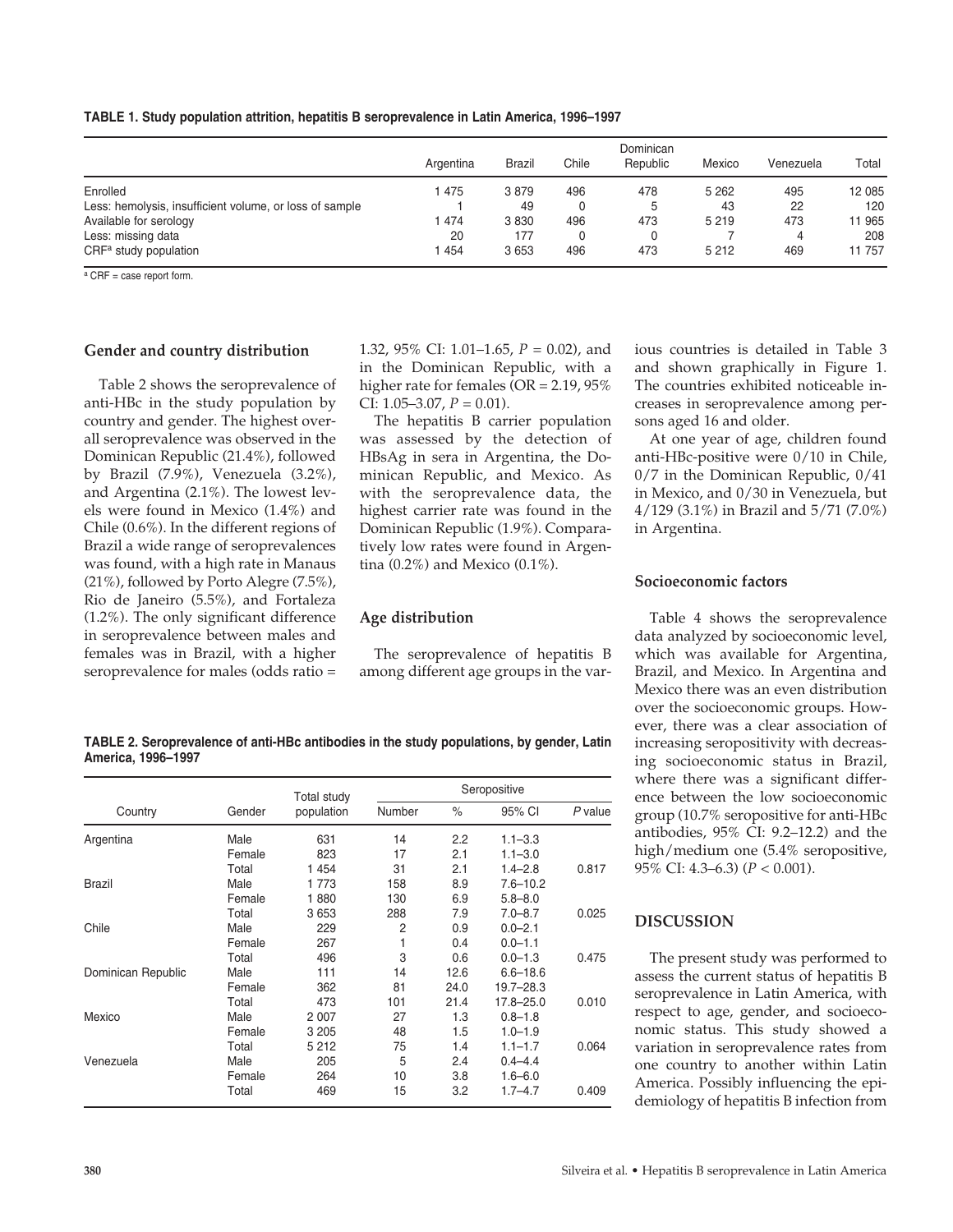**TABLE 3. Age distribution of anti-HBc antibodies (seropositivity) in Latin America, 1996–1997** 

| Age<br>group |             | Argentina |                     |        | <b>Brazil</b> |                | Chile  |      | Dominican Republic                 |       | Mexico |                                | Venezuela |      |                       |        |      |                         |
|--------------|-------------|-----------|---------------------|--------|---------------|----------------|--------|------|------------------------------------|-------|--------|--------------------------------|-----------|------|-----------------------|--------|------|-------------------------|
| (years)      | No./TPª     | $\%$      | 95% CI              | No./TP | %             | 95% CI         | No./TP | $\%$ | 95% CI No./TP                      |       | $\%$   | 95% CI                         | No./TP    | $\%$ | 95% CI                | No /TP | $\%$ | 95% CI                  |
| $1 - 5$      |             |           | 12/306 3.9 1.7-6.0  | 25/655 | 3.8           | $2.3 - 5.2$    | 0/100  | 0.0  | $0.0 - 0.0$                        | 7/71  | 9.9    | $2.9 - 16.7$                   | 7/850     |      | $0.8$ 0.2-1.4         | 2/121  |      | $1.7 \quad 0.0 - 3.9$   |
| $6 - 10$     | 8/293 2.7   |           | $0.8 - 4.5$         | 58/726 | 8.0           | $6.0 - 9.9$    | 0/100  | 0.0  | $0.0 - 0.0$                        | 5/76  | 6.6    | $1.2 - 12.1$                   | 7/866     |      | $0.8$ 0.2-1.4         | 3/74   |      | $4.1 \quad 0.0 - 8.5$   |
| $11 - 15$    | 3/289       | 1.0       | $0.0 - 2.2$         | 30/621 | 4.8           | $3.1 - 6.5$    | 0/97   | 0.0  | $0.0 - 0.0$                        | 6/55  | 10.9   | $2.6 - 19.1$                   | 7/847     |      | $0.8$ $0.2 - 1.4$     | 0/120  |      | $0.0 \quad 0.0 - 0.0$   |
| $16 - 20$    | $2/295$ 0.7 |           | $0.0 - 1.6$         | 37/665 | 5.6           | $3.8 - 7.3$    | 1/97   |      | $1.0 \quad 0.0 - 3.0$              | 17/65 |        | 26.2 15.4 - 36.8               | 9/763     |      | $1.2 \quad 0.4 - 1.9$ | 3/65   |      | $4.6 \quad 0.0 - 9.7$   |
| $21 - 30$    | 1/183       | 0.5       | $0.0 - 1.6$         | 77/625 | 12.3          | $9.7 - 14.8$   | 0/52   |      | $0.0 \quad 0.0 - 0.0 \quad 33/119$ |       | 27.7   | 19.6-35.7 20/1 119 1.8 1.0-2.5 |           |      |                       | 3/53   |      | $5.7 \quad 0.0 - 11.8$  |
| $31 - 40$    | 5/88        | 5.7       | $0.8 - 10.5$ 60/361 |        |               | 16.6 12.7-20.4 | 2/50   |      | 4.0 0.0 - 9.4 33/87                |       |        | 37.9 27.7-48.1 25/767          |           |      | $3.3$ $2.0 - 4.5$     | 4/36   |      | $11.1 \quad 0.8 - 21.3$ |

 $a$  No./TP = number of seropositive persons/total population in that age group in that country.

country to country are differences in geography, climate, wealth, degree of urbanization, and ethnic origin.

We found the highest overall seroprevalence rates in the Dominican Republic (21.4%) and Brazil (7.9%), which both also showed high seroprevalence levels in children. Furthermore, in Brazil and Argentina more than 3% of children were anti-HBcseropositive by the age of 1 year, indicating a vertical route of transmission. This study showed a dramatic and highly significant increase in hepatitis B seroprevalence among those 16 and older in all the countries studied, which is compatible with the fact that sexual activity and other adult life behaviors are a major route of trans-

mission (6). An association of higher seroprevalence with lower socioeconomic status was only found in Brazil. The similar seroprevalence levels we found among different socioeconomic groups in Mexico and Argentina might mean that such differences may only become visible when dealing with larger numbers of seropositive individuals. Even if there had been differences in the seroprevalences among the socioeconomic groups in Mexico and Argentina, the overall levels would still be considered low and therefore such socioeconomic differences would be of limited significance.

The levels of anti-HBc antibodies found in this study were consistently lower than those that have been reported in other studies (1, 2, 7, 8). However, the levels we found are comparable when just the adult population is considered, and the *pattern* of seroprevalence throughout Latin America is similar between this and other studies. Earlier studies were conducted mainly on adult populations using samples from blood banks. In contrast, the current study investigated a diverse cross-section of the population, including infants and children, and is more likely to be a realistic representation of the population.

In the Dominican Republic we found a high seroprevalence of hepatitis B, which was in agreement with a previous study (2). However, the Dominican Republic is atypical of the Caribbean, which is generally a lowendemic region (2). Typical of highendemic countries, in the Dominican Republic a high seroprevalence was observed in early life, suggesting a vertical or horizontal mode of transmission. In addition, there was an increase for the adolescent and older age groups, emphasizing the impact of sexual transmission.

Brazil also showed a higher overall seroprevalence than the other countries in the study, except for the Dominican Republic. Brazil is a large country with a previously reported spectrum of HBV prevalence and carrier rates, with the highest values in the western Amazon region and the lowest in the south of the country (9, 10). As with other studies (1), we observed a high seroprevalence in Manaus, in the western Amazon basin.

**FIGURE 1. Seroprevalence of hepatitis B in different age groups in countries of Latin America, 1996–1997**

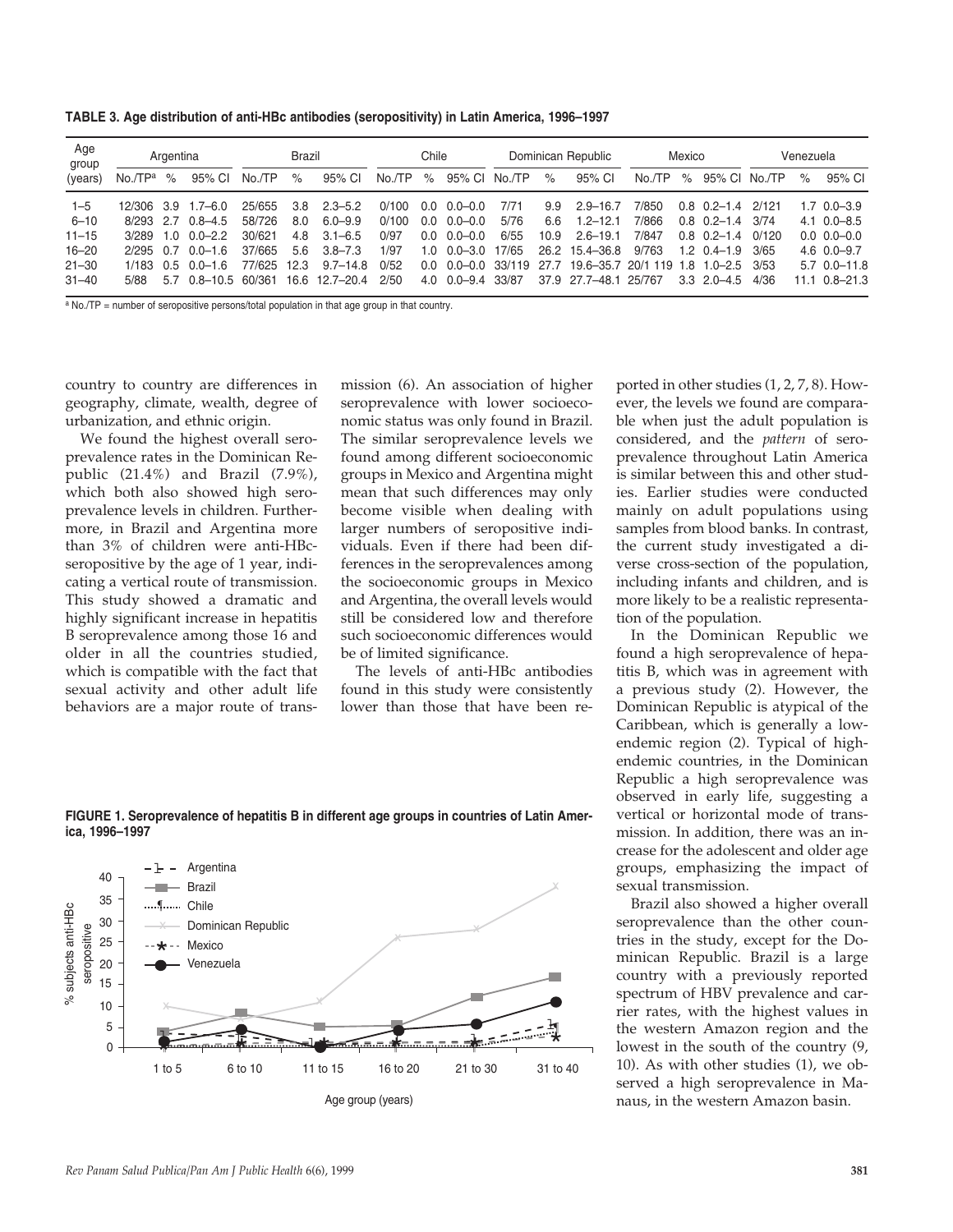| Socioeconomic       |             | Argentina |             |                     | Mexico       |             |  |
|---------------------|-------------|-----------|-------------|---------------------|--------------|-------------|--|
| level               | $No.$ $TPa$ | $\%$      | 95% CI      | No./TP              | $\%$         | 95% CI      |  |
| High                | 11/382      | 2.9       | $1.3 - 4.5$ | 29/1 962            | 1.5          | $1.0 - 2.0$ |  |
| Medium              | 10/484      | 2.1       | $0.9 - 3.3$ | 18/1 661            | 1.1          | $0.8 - 1.6$ |  |
| Low                 | 10/588      | 1.7       | $0.7 - 2.7$ | 27/1 589            | 1.7          | $1.1 - 2.3$ |  |
|                     |             |           |             | Brazil <sup>b</sup> |              |             |  |
| Socioeconomic level |             | No./TP    |             | $\%$                |              | 95% CI      |  |
| High/Medium         |             | 106/1 955 |             | 5.4                 |              | $4.3 - 6.3$ |  |
| Low                 |             | 182/1 698 |             | 10.7                | $9.2 - 12.2$ |             |  |

**TABLE 4. Seroprevalence of anti-HBc antibodies analyzed for different socioeconomic groups in Latin America, 1996–1997**

a No./TP = number of seropositive persons/total population in that socioeconomic group in that country. <sup>b</sup> Comparison of high/medium group with low group in Brazil, *P* < 0.001.

Hepatitis delta virus (HDV) is dependent on HBV for its replication, therefore HDV can only infect people who are simultaneously infected with HBV (coinfection) or who are already carriers of HBV (superinfection) (11). As a result, HDV seroprevalence tends to parallel that of HBV. Although HBV infection is largely perinatal, HDV is sexually transmitted in later life (12– 16). HDV superinfection has been implicated as the etiological agent in a number of outbreaks of severe hepatitis, including in the upper Amazon basin in Brazil and Peru, the upper Orinoco basin in Venezuela and Colombia, and in western Colombia. Given the severity of hepatitis resulting from HDV infection, priority has been given to the immunization of all infants and newborns in hyperendemic regions, including the Amazon region (17). The largest such program was introduced in Brazil in 1989, and since then two-thirds of all children have completed a three-dose course of HBV vaccination as part of the WHO Expanded Programme on Immunization (1).

HDV has generally not been found in other regions of South America with HBV prevalence rates similar to those in the Amazon region of Brazil. Recently, however, HDV infection appears to be increasing among high-risk groups in Buenos Aires and other large South American cities (2). If this trend continues, protection of adolescents against hepatitis B will be increasingly important in order to prevent HDV transmission.

HBV vaccination has been part of the WHO EPI since 1992 (3). Reports from countries outside Latin America clearly demonstrate that neonatal vaccination programs can produce a dramatic reduction in HBV seroprevalence in the infant population within just a few years (18–20). In Latin America, neonatal vaccination programs have been successfully implemented in areas of high endemicity in Argentina, Brazil, Chile, Colombia, Costa Rica, Cuba, Ecuador, Honduras, Mexico, Peru, Uruguay, and Venezuela (1, 21). The extensive awareness that persons in those areas have of the disease has contributed to the high levels of coverage. However, in the rest of Latin America, it appears there is a broad deficiency in knowledge about HBV, with the exception of such high-risk

groups as intravenous drug users (1). Given this lack of awareness of HBV, along with the impact that sexual transmission has on seroprevalence rates, as shown in this study, the persons most at risk in many areas of Latin America are those ranging in age from infancy to young adulthood. Studies in Italy have demonstrated the benefits of vaccinating both neonates and 12-year-olds (22). This dual-target vaccination strategy will lead to the coverage of the population between the ages of 0 and 24 years within 12 years, after which time only neonates will need to be vaccinated.

This strategy has cost benefits, as well as a rapid impact on the disease burden. Furthermore, the WHO has recommended combining HBV vaccines with mandatory childhood vaccines, such as the diphtheria, tetanus, and pertussis (DTP) vaccine (23). DTP vaccination has reached greater than 80% coverage globally, so combining HBV with it could rapidly expand HBV coverage. The availability of DTPw-HBV and DTPw-HBV-Hib combination vaccines will facilitate the implementation of hepatitis B vaccination programs and also significantly reduce the delivery and storage costs associated with childhood vaccination programs (24). Furthermore, having to give fewer injections will reduce the discomfort to infants, increase acceptance among parents and health care workers, and lead to improved compliance (23, 24).

**Acknowledgments.** The authors wish to thank Rosanna Lagos, Tania Acevedo, Gabriela Fernández, Anna Maria Cavalcanti, Miguel Tregnaghi, Angela Gentile, Alberto Manerola, Ricardo Ruttiman, Marcela Potin, and Assad Safary for their review of the data and help in preparing this manuscript. Funding for the study was provided by SmithKline Beecham Biologicals.